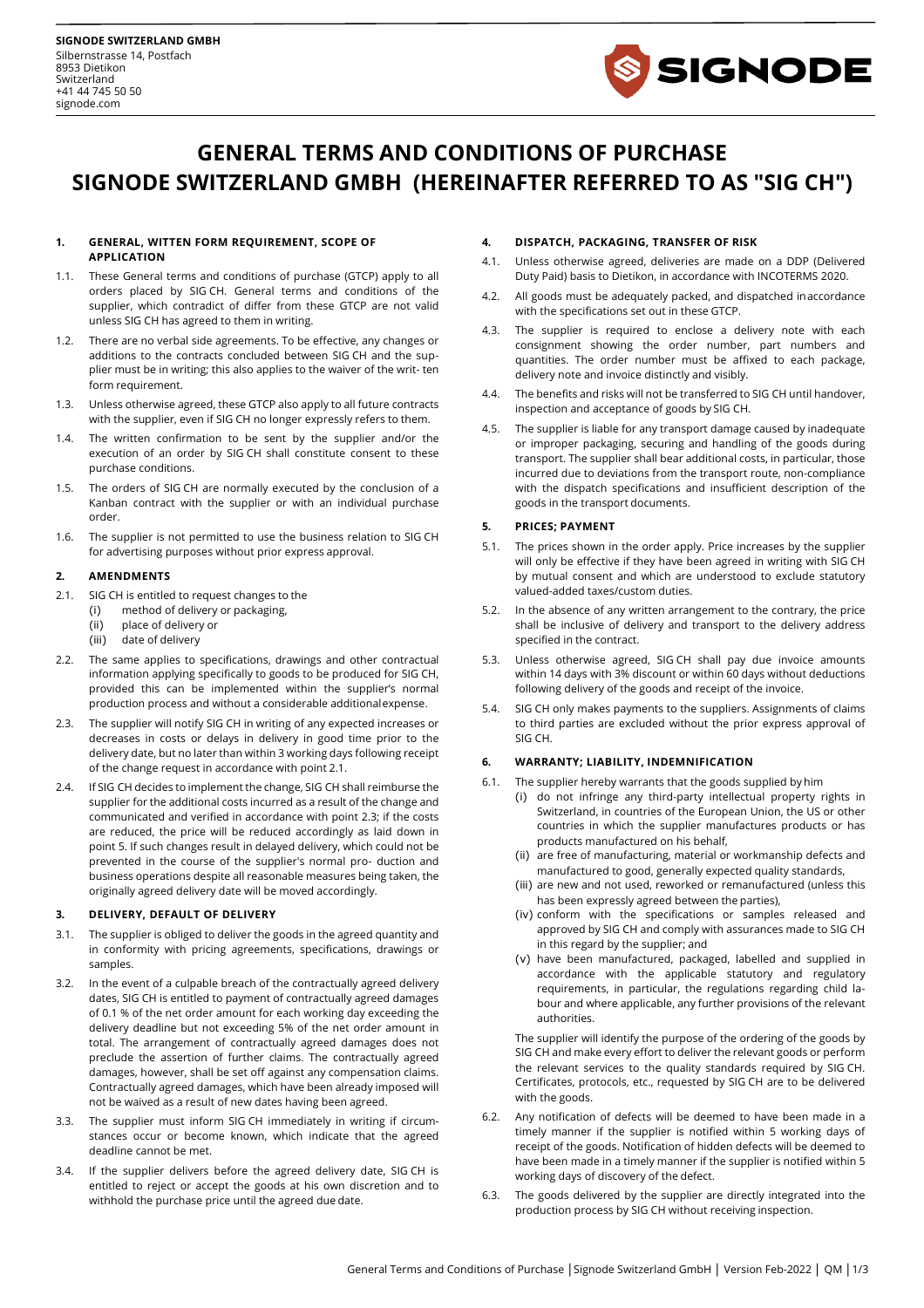

- 6.4. In the event of a defect, SIG CH is entitled at its own discretion, to demand a remedy of the defect or delivery of a new article. Claims for damages by SIG CH as well as further statutory or contractual claims by SIG CH remain unaffected.
- 6.5. Any necessary expenses incurred to remedy the defect or offer a replacement, in particular, transport, travel, labor and material costs as well as any installation and disassembly costs ("Supplementary performance") shall be borne by the supplier.
- 6.6. Costs incurred by the supplier to check defects and any costs of supplementary performance already incurred shall be borne by the supplier, even if it transpires that there was, in fact, no defect. The liability of SIG CH for damages for making unjustified demands tohave a defect rectified remains unaffected; however, SIG CH is only liable if SIG CH was aware or was grossly negligent in failing to recognize that there was no defect.
- 6.7. If the supplier fails to meet his obligation for supplementary performance within a specified, reasonable period set by SIG CH, then SIG CH may remedy the defect himself and demand compensation from the supplier for the relevant costs. If supplementary performance on the part of the supplier fails, or SIG CH cannot be reasonably expected to accept it (e.g. due to particular urgency, risk to operational safety or imminent occurrence of disproportionate damages) then there will be no need to set a deadline; SIG CH shall inform the supplier of such circumstances immediately.
- 6.8. Warranty claims will become time-barred after 36 months of the transfer of risk.
- 6.9. If, when concluding a Kanban contract, the supplier has committed to keep a stock in its storage facility, SIG CH is entitled to seek confirmation of this stock at the supplier's storage facility.

## **7. PRODUCT LIABILITY, INDEMNIFICATION**

- 7.1. If the supplier is responsible for the damage to a product, he shall be obliged to indemnify SIG CH from third-party claims, demands and claims for damages, insofar as the cause is within his sphere of influence of the supplier, and he is liable for damages in relation to third parties.
- 7.2. Within the scope of liability pursuant to point 7.1, the supplier shall also reimburse SIG CH such reasonable expenses as incurred by SIG CH in connection with the implementation of a product recall. SIG CH shall inform the supplier regarding the implementation of any such product recall and provide the supplier with an opportunity to comment. This shall be without prejudice to any further claims of SIG CH.

## **8. NONTRANSFERABILITY**

8.1. The supplier is not entitled to arrange for his obligations vis-à-vis SIG CH to be performed in whole or in part by a third party or to transfer these to a third party without the prior consent of SIG CH.

## **9. RIGHT TO WITHOLD/SET OFF PAYMENT**

- 9.1. The supplier shall only be entitled to set-off a claim, if his counterclaims are undisputed or legally established.
- 9.2. The same applies to the right of retention and the right to withhold performance. The supplier may only exercise such rights, if they originate from the same contractual relationship. In an ongoing business relationship, each individual order is regarded as a separate contract.

#### **10. DISCLOSURE OF COMPONENTS, WARNING NOTICE**

- 10.1. At the request of SIG CH, the supplier shall provide the following information in the manner specified by SIG CH, unless the issue of this information to SIG CH is contrary to objectively justified confidentiality interests of the supplier:
	- (i) A list of the components contained in the respective goods; as well as
	- (ii) The precise quantities of components contained.

Furthermore, the supplier shall inform SIG CH immediately and without the need for a formal request about any change in or addition to the composition of the components.

10.2. Should the goods contain components which present a risk to health and safety, the supplier shall communicate sufficient warning notices in writing to SIG CH and attach these to the goods, containers and packaging prior to delivery of the contractual goods. At the same time, the supplier shall make relevant guidance material available to SIG CH in writing, so that SIG CH can instruct transport personnel, employees and other third parties, who necessarily come into contact with the goods, in order to avoid any damage as a result of injury to life, body or health and damages to other legal assets of SIG CH or third parties.

10.3. The supplier shall provide all goods with warning notices and declarations as stipulated by law in the countries of origin and destination.

#### **11. SIG CH'S OWNERSHIP OF TOOLS, DESIGNS, DRAWINGS, SPECIFICATIONS AND TECHNICAL INFORMATION**

- 11.1. The supplier must, at his own expense, provide the tools, materials, supplies, workers and equipment necessary for the completion of the order and prepare the necessary drawings and designs.
- 11.2. SIG CH retains ownership of any drawings, images, calculations, descriptions and other documentation made available to the supplier including any intangible property rights such as copyrights. Without SIG CH's express permission, the supplier is not permitted to make these documents available to third parties or to use or copy the documents himself or through third parties for purposesother than the completion of the order.
- 11.3. At the request of SIG CH the supplier must return all these documents to SIG CH and destroy any materials that are no longer needed in the ordinary course of business, or if negotiations do not result in a conclusion of a contract. In this case, the supplier shall also destroy any copies of these documents he made; this does not apply to retention as part of the statutory obligation to preserve documents as well as the storage of data for backup purposes as part of regular backups.
- 11.4. Tools, equipment and patterns made available to the supplier or manufactured for contractual purposes and invoiced separately to SIG CH remain the property of SIG CH or will be transferred into the ownership of SIG CH. The supplier is required to mark them as the property of SIG CH, store them with due care, and only use them for purposes of the contract and not to process or modify them without the prior written consent of SIG CH.
- 11.5. The supplier must protect and insure the tools, equipment and patterns against fire, theft and other risks adequately for the period during which these are made available by SIG CH and, upon request, provide SIG CH with documentary evidence of adequate insurance cover. The supplier shall inform SIG CH immediately of any damage to these items.

## **12. CONFLICT PRECIOUS METALS**

- 12.1. The supplier must ensure that parts and products supplied to SIG CH are "conflict-free with respect to the Democratic Republic of Congo and its neighboring states". This means that when they contain metals extracted from columbite-tantalite (tantalum), cassiterite (tin), gold, wolframite (tungsten) or derivatives of these (collective term "conflict precious metals"), then these conflict precious metals must not originate from the Democratic Republic of Congo or a neighboring state ("affected countries"). If this is nevertheless the case, then certification of their conflict-free status must be available, i.e. the certificate must state that the proceeds generated by mining and trading these precious minerals were not used to fund or support armed groups of insurgents, whether directly or indirectly in the countries affected.
- 12.2. The supplier must create and introduce measures and frameworks for due diligence and administrative systems that comply with the OECD Due diligence guidance for responsible supply chains of minerals from conflict-affected and high-risk areas.
- 12.3. The supplier hereby acknowledges and accepts that, as a subsidiary of a US corporation, SIG CH must comply with the requirements under section 1502 of the Dodd-Frank Wall Street Reform and Consumer Protection Act (referred to in short as "Dodd Frank") as well as the regulations of the US Securities and Exchange Commission (referred to in short as "SEC"), which includes a requirement to report the use of conflict precious metals in the manufacture of products.